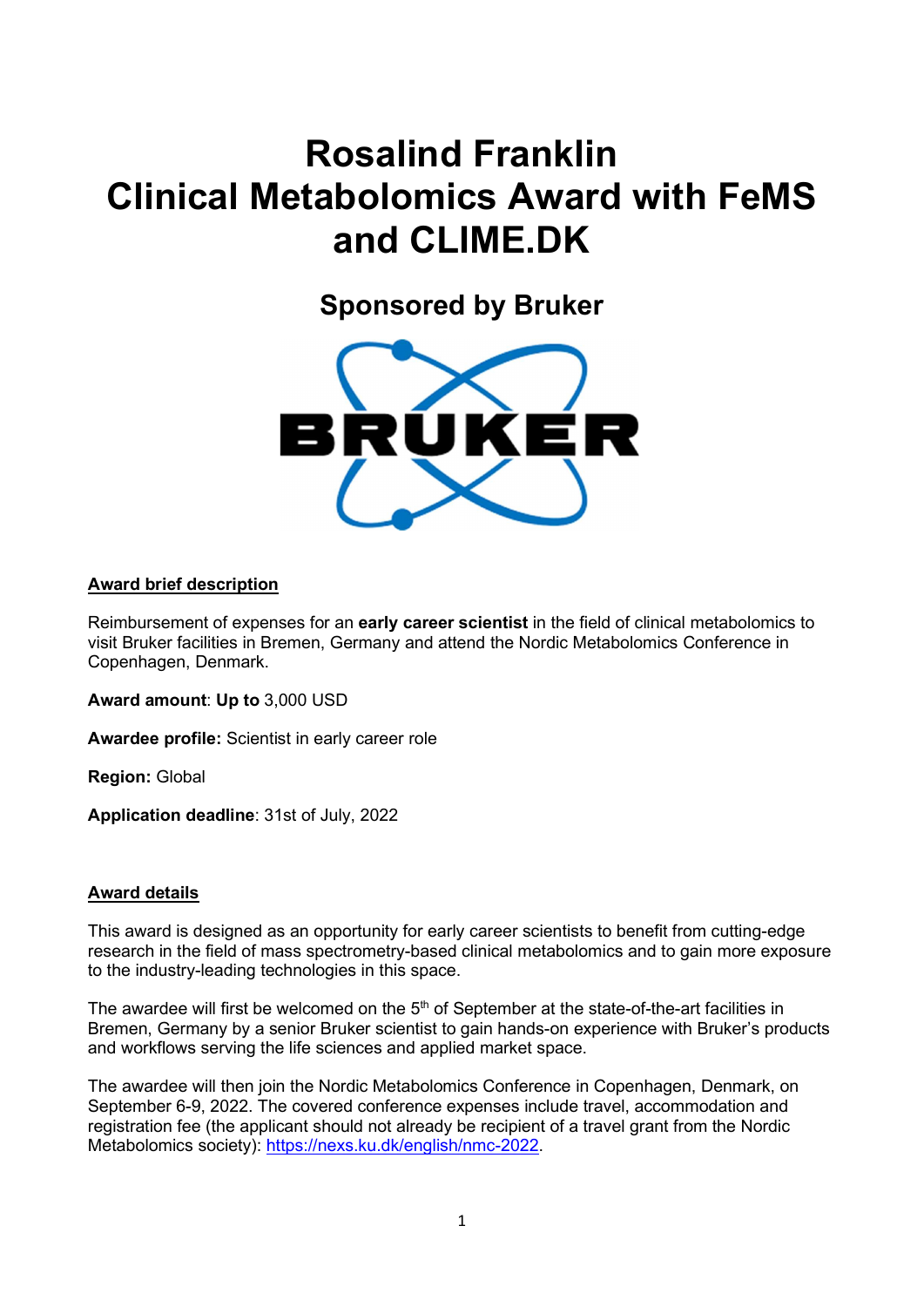Please note that the applicant will have to organize the trip on their own and that expenses (up to 3,000 USD) will be reimbursed after the Nordic Metabolomics Conference after documentation of expenses has been provided.

# Key requirements/Eligibility to apply

- 1. Scientists in early career roles such as PhD student, post-doc, assistant professor, currently working in the relevant field (early career is defined as fewer than 8 years after their last diploma). All working environments are welcome to apply (academia, industry, hospitals, etc.).
- 2. Must have a valid passport and be eligible to obtain a visa and make travel arrangements for travel to Denmark and Germany on their own, which will be reimbursed by Bruker.
- 3. Be willing to participate in agreed upon PR activities e.g.: Bruker, FeMS, CLIME.DK interviews on the experience.

# Application procedure

Application needs to contain:

1) One page A4, font size minimum 10 pts. with brief description of the project's scientific background, method, results and (potential) impact on the patients or healthcare system. Information on the contribution of the awardee to the project would help the evaluation process.

2) One page scientific CV, which should list up to three most relevant publications.

3) One letter of support from a manager or supervisor.

All personal data will be treated with confidentiality according to GDPR regulations. By sending this application you agree that the scientific committee involved in this award will have access to the information you provided. Applicants can always withdraw their personal information by contacting the committee at femalesinms@gmail.com.

Applications in a form of a single pdf file should be sent to femalesinms@gmail.com.

With questions regarding eligibility, scope of the award and private data protection you can contact us at femalesinms@gmail.com or info@clime.dk.

# Key evaluation criteria

- 1. Potential for improving patient's care and quality of life
- 2. Innovative aspects of the work with regard to current/previous clinical practice
- 3. Applicability of the work (cost, technicality, ethical aspects, etc.)
- 4. Contribution of the awardee in the work and achievements